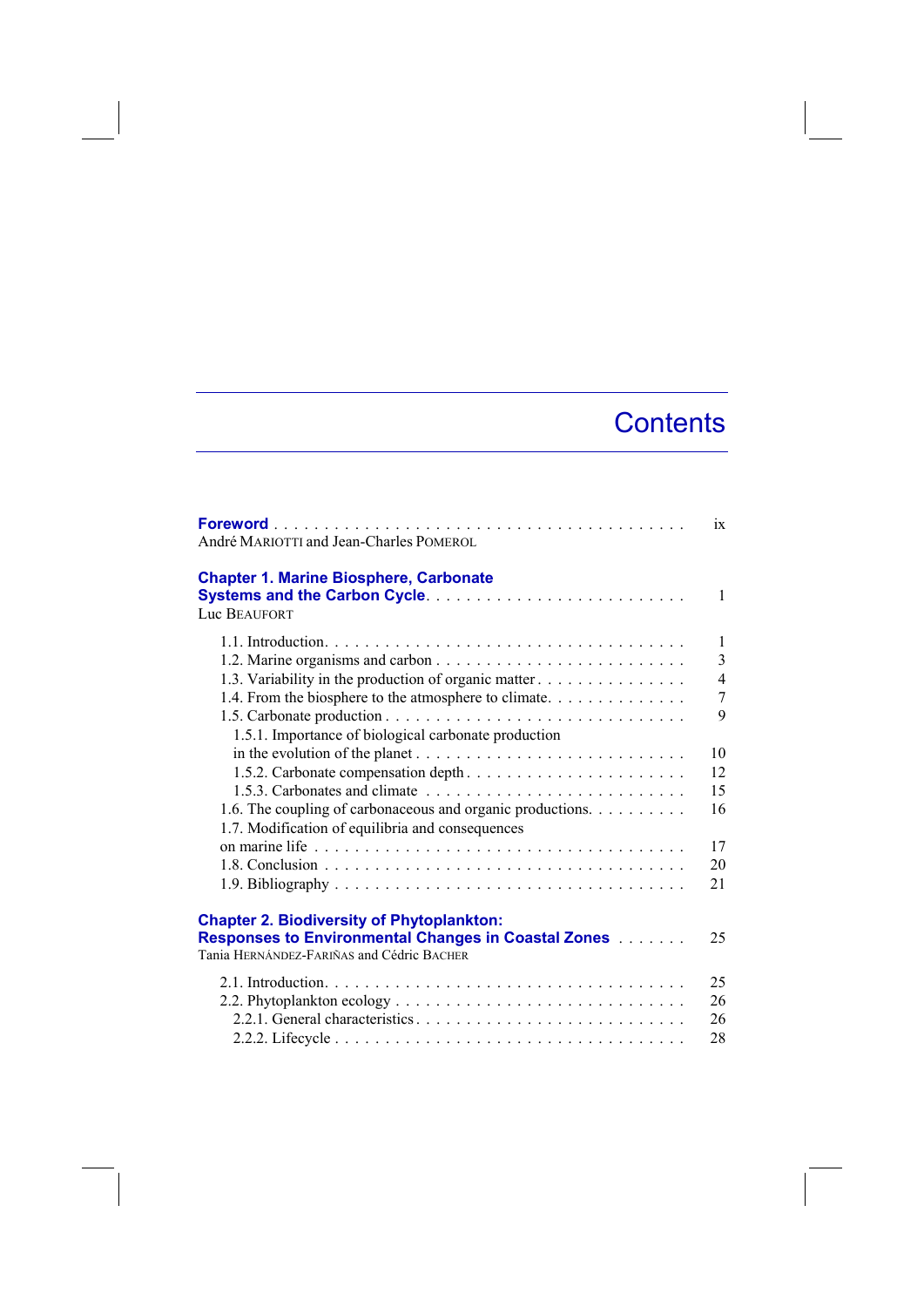|                                                                                              | 32 |
|----------------------------------------------------------------------------------------------|----|
|                                                                                              | 33 |
|                                                                                              | 35 |
|                                                                                              | 40 |
|                                                                                              | 42 |
| 2.3. Phytoplankton responses to anthropogenic pressures                                      | 44 |
| 2.3.1. Main sources of anthropogenic variability                                             | 45 |
| 2.3.2. Responses with regard to biomass, abundance                                           |    |
|                                                                                              | 48 |
|                                                                                              | 54 |
| 2.3.4. Changes in phenology and amplitude of blooms                                          | 56 |
|                                                                                              | 59 |
| 2.4. Observation systems for the identification                                              |    |
|                                                                                              | 60 |
|                                                                                              | 60 |
|                                                                                              | 63 |
|                                                                                              | 65 |
|                                                                                              | 66 |
|                                                                                              |    |
| <b>Chapter 3. Marine Seagrasses (Magnoliophyta)</b>                                          |    |
|                                                                                              | 81 |
| Christian HILY                                                                               |    |
|                                                                                              | 81 |
| 3.1.1. Taxonomy and morphology of marine magnoliophyta                                       | 81 |
|                                                                                              | 85 |
| 3.1.3. The seagrass habitat $\ldots \ldots \ldots \ldots \ldots \ldots \ldots \ldots \ldots$ |    |
|                                                                                              | 86 |
|                                                                                              | 87 |
| 3.2. Role of seagrass beds in the coastal environment                                        | 89 |
|                                                                                              | 89 |
|                                                                                              | 90 |
| 3.4. Challenges in the conservation of seagrass beds                                         | 92 |
|                                                                                              | 92 |
| 3.4.2. Specific role of seagrasses: ichthyofauna of                                          |    |
|                                                                                              | 93 |
| 3.4.3. Services provided by seagrass beds to humans                                          | 95 |
|                                                                                              | 95 |
|                                                                                              | 96 |
|                                                                                              | 96 |
|                                                                                              | 96 |
|                                                                                              | 97 |
|                                                                                              | 98 |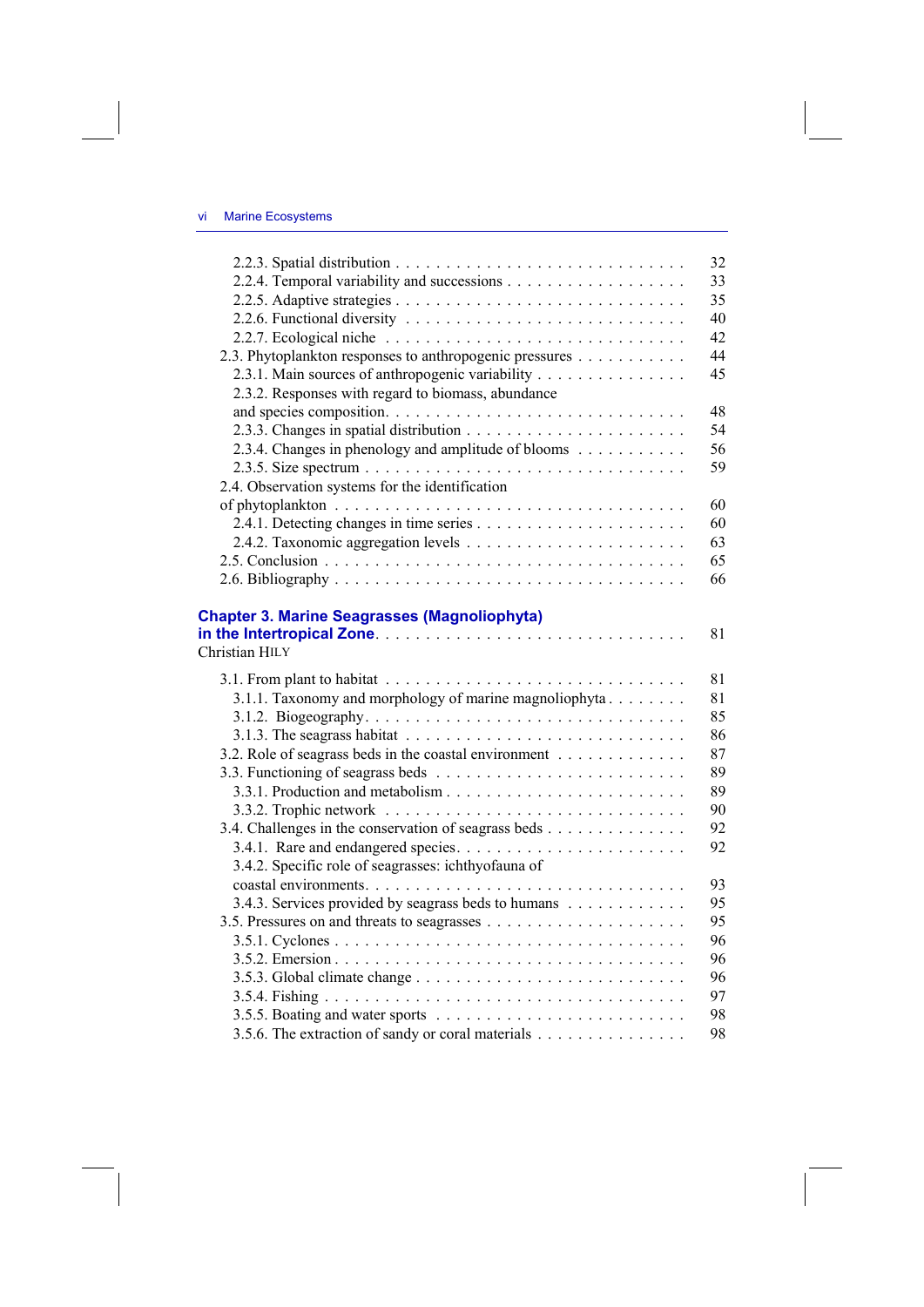|                                                                    | 98<br>98 |
|--------------------------------------------------------------------|----------|
|                                                                    | 99       |
|                                                                    | 100      |
| 3.7. The functional role of seagrasses in the                      |          |
|                                                                    | 101      |
|                                                                    | 103      |
|                                                                    | 104      |
|                                                                    |          |
| <b>Chapter 4. Biocomplexity of Coral Ecosystems:</b>               |          |
|                                                                    | 107      |
| Michel KULBICKI, Mehdi ADJEROUD, Laure CARASSOU, Pascale CHABANET, |          |
| Valeriano PARRAVICINI, Dominique PONTON, Fanny HOULBREQUE and      |          |
| Laurent VIGLIOLA                                                   |          |
|                                                                    | 107      |
|                                                                    | 111      |
|                                                                    | 112      |
| 4.2.2. Diversity of the main constituents of coral reefs.          | 119      |
|                                                                    | 138      |
|                                                                    | 138      |
|                                                                    | 143      |
|                                                                    | 154      |
|                                                                    | 155      |
| <b>Chapter 5. Man and Diversity in the</b>                         |          |
|                                                                    | 165      |
| Michel KULBICKI, Mehdi ADJEROUD, Laure CARASSOU,                   |          |
| Pascale CHABANET, Valeriano PARRAVICINI, Dominique PONTON,         |          |
| Fanny HOULBREQUE and Laurent VIGLIOLA                              |          |
|                                                                    | 165      |
|                                                                    | 166      |
|                                                                    | 166      |
| 5.2.2. Diversity, robustness, resilience and disturbances.         | 180      |
| 5.3. Local versus global threats: what are local threats           |          |
|                                                                    | 186      |
|                                                                    | 187      |
| 5.3.2. Pollution by chemical products and hydrocarbons             | 189      |
|                                                                    | 190      |
|                                                                    | 191      |
| 5.4. What are the combined effects of local and                    |          |
|                                                                    | 192      |

5.5. Functions and diversity . . . . . . . . . . . . . . . . . . . . . . . . . . . . . 194